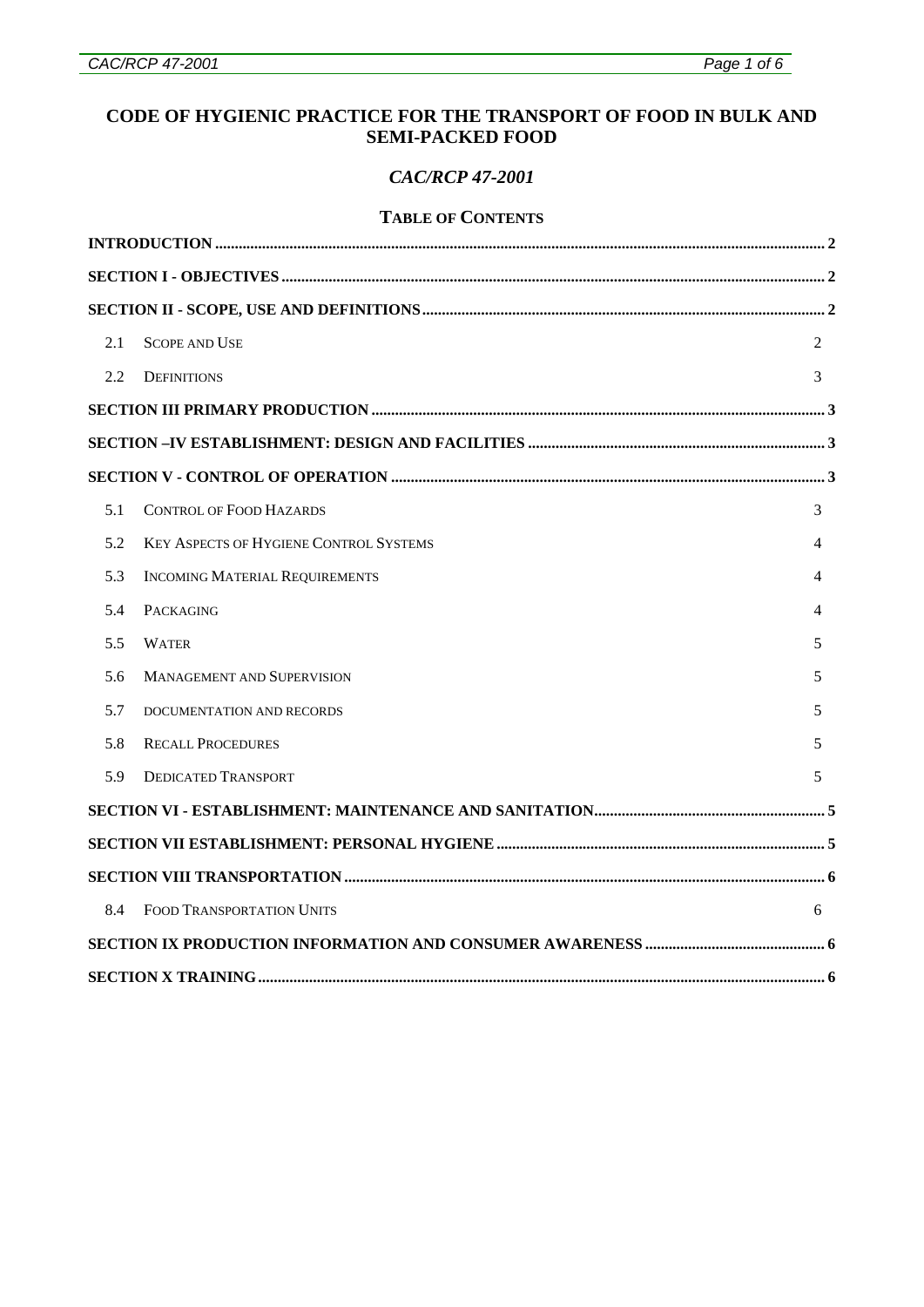# <span id="page-1-0"></span>**INTRODUCTION**

Food may become contaminated or reach their destination in an unsuitable condition for consumption unless control measures are taken during transport. Such condition may occur even where adequate hygiene measures have been taken earlier in the food chain. Adequate transportation systems should be in place which will ensure that foods remain safe and suitable for consumption upon delivery and assist countries to assure continued trade.

Good communication between shipper/manufacturer, transporter and receiver of foods is essential. They share responsibility for food safety on this part of the food chain. Food manufacturers or receivers are responsible for communicating to transporters specific food safety control procedures required during transportation.

This document is formatted in accordance with the Recommended International Code of Practice - General Principles of Food Hygiene (CAC/RCP 1-1969, Rev.3 (1997)), which must be consulted in the use of this Code. Those sections of this Code that require specific food safety requirements beyond those contained in the Recommended International Code of Practice - General Principles of Food Hygiene (CAC/RCP 1-1969, Rev.3 (1997)), due to specific transportation characteristics, are noted and the specific requirements are detailed.

This code is not applicable to, and do not take precedence over, other Codex commodity - specific codes already in existence for such commodities in bulk, for example the Recommended International Code of Practice for the Storage and Transport of Edible Oils and Fats in Bulk (CAC/RCP 36-1987, Rev.1 – 1999).

# **SECTION I OBJECTIVES**

The code of hygienic practice for the transport of bulk and semi-packed foods:

- identifies additional requirements of food hygiene applicable to the Recommended International Code of Practice – General Principles of Food Hygiene (CAC/RCP 1-1969, Rev 3 (1997)) applicable to the condition of the food transportation unit and the loading, transport, in-transit storage and unloading of bulk and semi-packed foods to ensure that food remains safe and suitable for human consumption.
- indicates how to implement these controls, and
- provides ways to verify that these controls have been applied.

### **SECTION II SCOPE, USE AND DEFINITIONS**

#### **2.1 SCOPE AND USE**

This code of practice covers the condition of the food transportation unit, loading, transport, in-transit storage and unloading of bulk, semi-packed foods and fresh produce. This code covers food transportation unit and product from the points of shipment to the points of receipt. Examples of foods included in this code include:

- Food transported from the packaging or processing facility to a retail/distribution establishment,
- Food transported from one process/distribution facility to another or from a process/distribution facility to another or from a process/distribution facility to a retail establishment,
- Food transported from collection points, elevators, storage facilities, etc., to processing plants/distribution sites, or retail markets.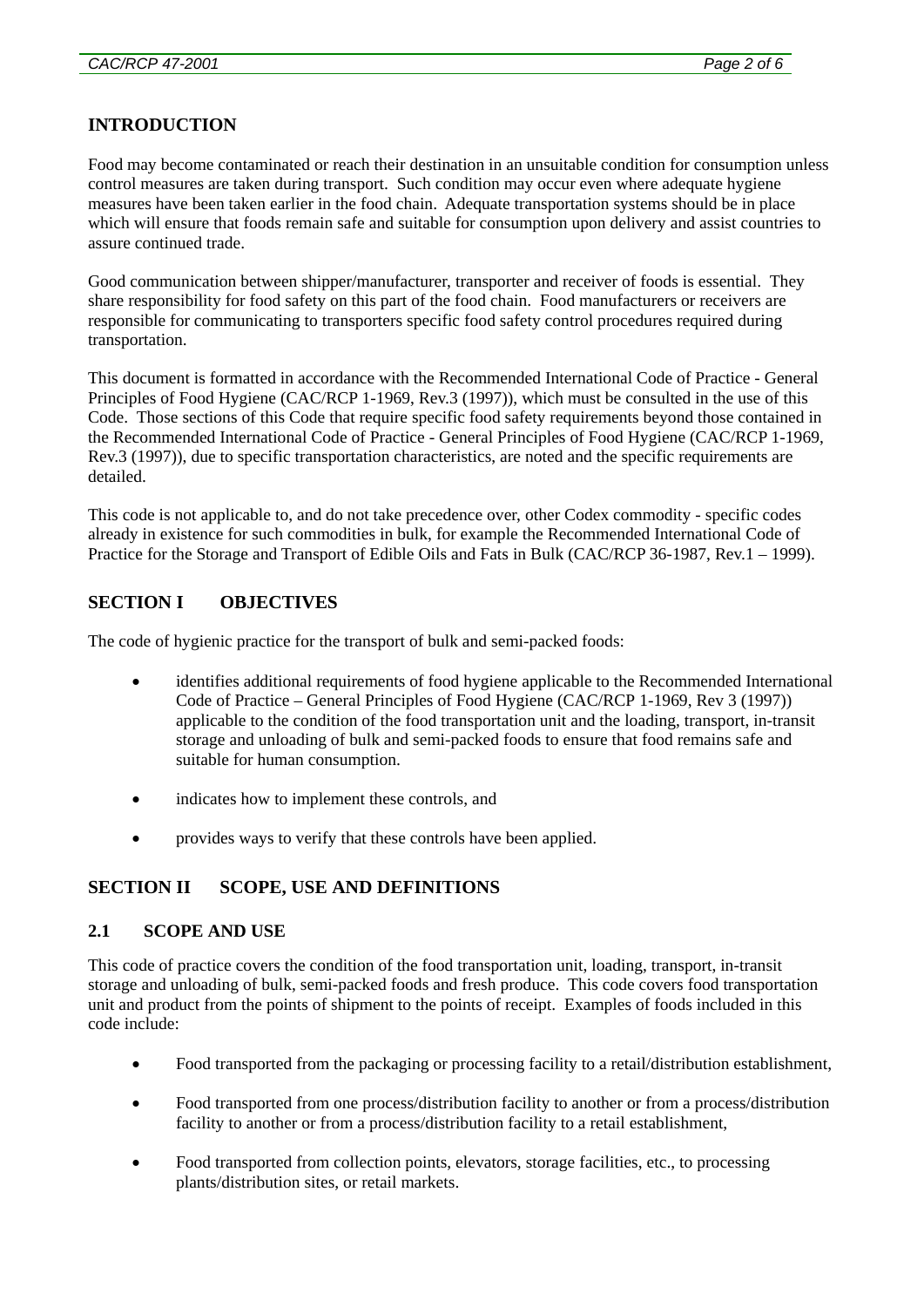<span id="page-2-0"></span>This code does not cover growing and gathering or fishing operations that occur prior to loading product into the food transportation unit for shipment, nor does it cover in-plant conveyance of product that occurs after unloading or after off-loading and emptying. Examples of foods excluded from this code are the following:

- On farm movement of a product,
- Movement from the field to collection facility, packaging facility, or storage facility.

The code's provisions are to be applied in addition to all applicable provisions of the Recommended International Code of Practice - General Principles (CAC/RCP 1-1969, Rev. 3 (1997)) including Section 8 that specifically addresses transportation.

### **2.2 DEFINITIONS**

*Food transportation <i>unit*: Includes food transport vehicles or contact receptacles (such as containers, boxes, bins, bulk tanks) in vehicles, aircraft, railcars, trailers and ships and any other transport receptacles in which food is transported.

*Bulk:* Means unpacked food in direct contact with the contact surface of the food transportation unit and the atmosphere (for example, powdered, granulated or liquid form).

*Semi-packed food:* Semi-packed food is a food which might come in direct contact with the food transportation unit or the atmosphere (e.g. vegetables and food in crates and bags).

# **SECTION III PRIMARY PRODUCTION**

All sub-sections of the provisions of the Recommended International Code of Practice - General Principles of Food Hygiene (CAC/RCP 1- 1969, Rev.3 (1997)) and, as appropriate, other Codex Codes of Hygienic Practice, shall be applied.

# **SECTION IV ESTABLISHMENT: DESIGN AND FACILITIES**

All sub-sections of the provisions of the Recommended International Code of Practice - General Principles of Food Hygiene (CAC/RCP 1- 1969, Rev.3 (1997)) and, as appropriate, other Codex Codes of Hygienic Practice, shall be applied.

# **SECTION V CONTROL OF OPERATION**

### **5.1 CONTROL OF FOOD HAZARDS**

The provisions of the Recommended International Code of Practice - General Principles of Food Hygiene (CAC/RCP 1- 1969, Rev.3 (1997)) and, as appropriate, other Codex Codes of Hygienic Practice, shall be applied.

#### **5.1.1 IDENTIFICATION OF POTENTIAL HAZARDS**

It may be useful to refer to the listed questions (see Table 1) to identify and manage hazards during transport of bulk and semi-packed foods. Reference is made also to the HACCP approach.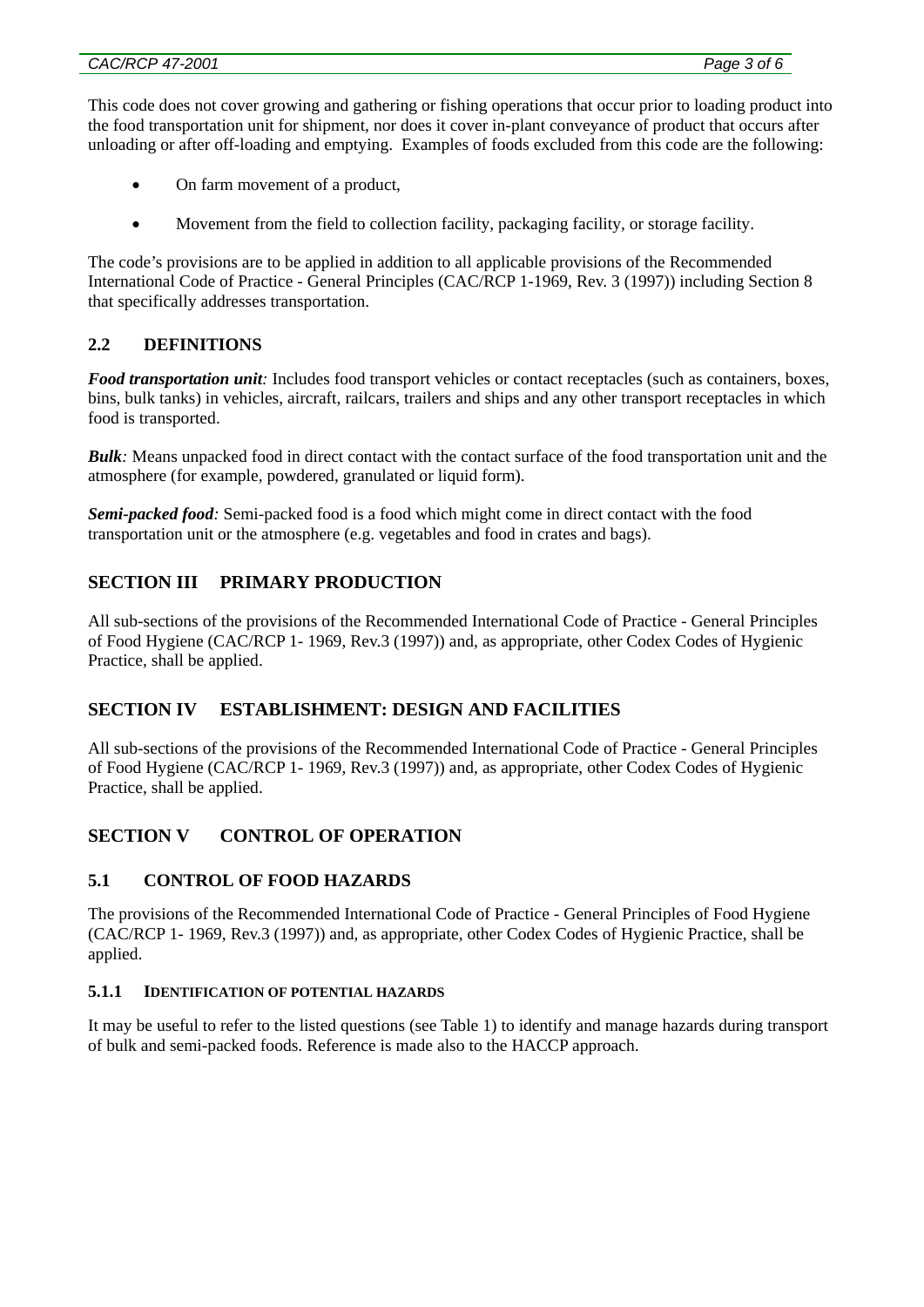#### <span id="page-3-0"></span>**Table 1**

#### Is the food "ready for direct consumption"?

Are the conditions of the food transportation unit likely to introduce or support the increase of a hazard?

Is it likely, that a hazard is introduced or increased during loading?

Is it likely, that a hazard may increase during transport or storage in the food transportation unit?

Is it likely, that a hazard is introduced or increased during unloading?

#### **5.1.2 RECORDS OF PRIOR CARGOES AND PRIOR CLEANING**

The transporter should maintain records, readily available at the food transportation unit or as prescribed by the official agency having jurisdiction, of the three most recent prior cargoes and cleaning and disinfection, where necessary, method employed of the food transportation unit including volumes transported and make this information, on request, available to the food shipper, official control authorities and/or receiver/food manufacturers, for evaluation of potential hazards.

A complete record of previous cargoes should be kept over a period of six months by the transporter.

#### **5.1.3 SOURCES OF HAZARDS**

The possibility of a hazard should be considered from the following sources, cited as examples:

#### *5.1.3.1 Hazards related to the food transportation unit*

Unsuitability of the construction material and coating, lack of sealing/locking device, residues of previous cargoes, residues from cleaning and sanitizing materials.

Where appropriate consideration should be given to food transportation unit's dedicated to single commodity use.

#### *5.1.3.2 Hazards related to loading and unloading*

Increase/decrease of temperature of the food. Undesirable introduction of microbes, dust, moisture, or other physical contamination.

#### *5.1.3.3 Hazards related to transport*

Leakage of heating/cooling fluid. Break down of temperature control.

### **5.2 KEY ASPECTS OF HYGIENE CONTROL SYSTEMS**

The provisions of the Recommended International Code of Practice - General Principles of Food Hygiene (CAC/RCP 1- 1969, Rev.3 (1997)) and, as appropriate, other Codex Codes of Hygienic Practice, shall be applied.

### **5.3 INCOMING MATERIAL REQUIREMENTS**

The provisions of the Recommended International Code of Practice - General Principles of Food Hygiene (CAC/RCP 1- 1969, Rev.3 (1997)) and, as appropriate, other Codex Codes of Hygienic Practice, shall be applied.

### **5.4 PACKAGING**

The provisions of the Recommended International Code of Practice - General Principles of Food Hygiene (CAC/RCP 1- 1969, Rev.3 (1997)) and, as appropriate, other Codex Codes of Hygienic Practice, shall be applied.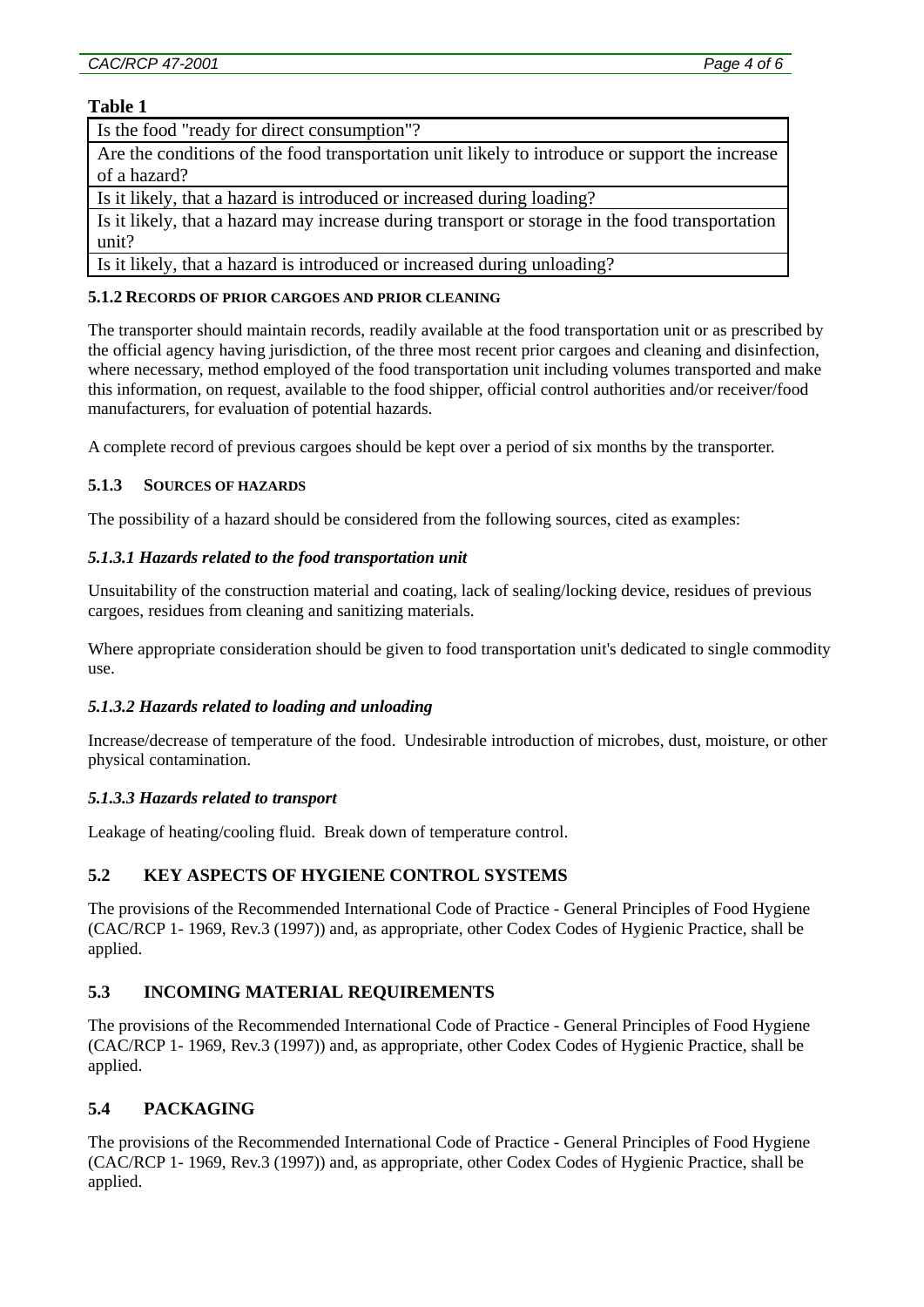## <span id="page-4-0"></span>*CAC/RCP 47-2001 Page 5 of 6*

## **5.5 WATER**

The provisions of the Recommended International Code of Practice - General Principles of Food Hygiene (CAC/RCP 1- 1969, Rev.3 (1997)) and, as appropriate, other Codex Codes of Hygienic Practice, shall be applied.

# **5.6 MANAGEMENT AND SUPERVISION**

The provisions of the Recommended International Code of Practice - General Principles of Food Hygiene (CAC/RCP 1- 1969, Rev.3 (1997)) and, as appropriate, other Codex Codes of Hygienic Practice, shall be applied.

### **5.7 DOCUMENTATION AND RECORDS**

Suitable controls can be formulated by shippers or receivers to ensure food safety during transport in particular cases (see questions in Table 1). Such controls should be communicated in writing. Documentation is an important tool for validation and for verification that the principles have been adhered to. This documentation may include food transportation unit number, registration of previous loads, temperature/time recordings and cleaning certificates. Such documentation should be available to the official agencies having jurisdiction. It should be noted that some food transportation unit's are intended for single use only.

# **5.8 RECALL PROCEDURES**

The provisions of the Recommended International Code of Practice - General Principles of Food Hygiene (CAC/RCP 1- 1969, Rev.3 (1997)) and, as appropriate, other Codex Codes of Hygienic Practice, shall be applied.

## **5.9 DEDICATED TRANSPORT**

Where appropriate, particularly bulk transport, containers and conveyances should be designated and marked for food use only and be used only for that purpose.

Bulk food in liquid, granulated or powder form must be transported in receptacles and/or containers/tankers reserved for the transport of food unless the application of principles such as HACCP demonstrates that dedicated transport for these products is not necessary to achieve the same level of food safety.

# **SECTION VI ESTABLISHMENT: MAINTENANCE AND SANITATION**

All sub-sections of the Recommended International Code of Practice - General Principles of Food Hygiene (CAC/RCP 1- 1969, Rev.3 (1997)) and, as appropriate, other Codex Codes of Hygienic Practice, shall be applied.

Food transportation unit's, accessories, and connections should be cleaned, disinfected (where appropriate) and maintained to avoid or at least reduce the risk of contamination. It should be noted that depending on the commodity relevant, different cleaning procedures are applicable, which should be recorded. Where necessary, there should be disinfection with subsequent rinsing unless manufacturers instruction indicates on a scientific basis that rinsing is not required.

### **SECTION VII ESTABLISHMENT: PERSONAL HYGIENE**

All sub-sections of the provisions of the Recommended International Code of Practice - General Principles of Food Hygiene (CAC/RCP 1- 1969, Rev.3 (1997)) and, as appropriate, other Codex Codes of Hygienic Practice, shall be applied.

The General Principles of Food Hygiene should apply to all personnel in contact with the food.